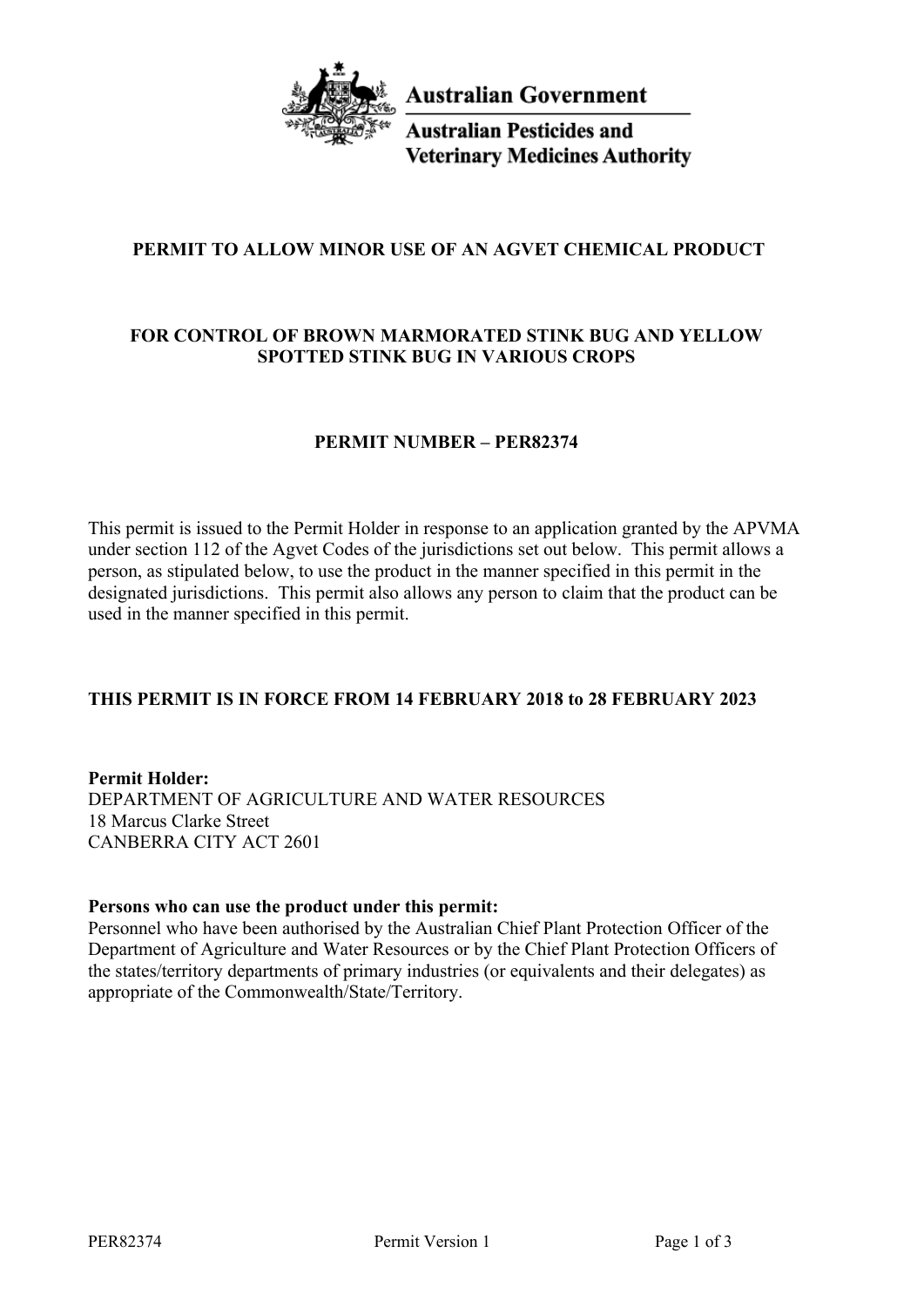## **CONDITIONS OF USE**

### **Product to be used:**

VENOM 240 SC INSECTICIDE [APVMA No. 81526] PLUS OTHER REGISTERED PRODUCTS Containing: 240 g/L BIFENTHRIN as the only active constituent.

### TALSTAR 250 EC INSECTICIDE/MITICIDE [APVMA No. 60987] PLUS OTHER REGISTERED PRODUCTS Containing: 250 g/L BIFENTHRIN as the only active constituent.

#### **Directions for Use:**

| <b>Crop Type</b>                | <b>Insect Pest</b>                                              | <b>Application Rate</b>                                                                   |
|---------------------------------|-----------------------------------------------------------------|-------------------------------------------------------------------------------------------|
| <b>Almonds</b>                  | <b>Brown Marmorated Stink</b><br>Bug                            | $240 \text{ g/L}$ product:<br>$330 \text{ mL/ha}$                                         |
| Cotton                          | (Halyomorpha halys)                                             | $250$ g/L product:<br>$320 \text{ mL/ha}$                                                 |
| Navy Beans                      | <b>Yellow Spotted Stink</b>                                     |                                                                                           |
| Cherries                        | Bug<br>( <i>Erthesina fullo</i> and $E$ .<br><i>acuminate</i> ) | $240$ g/L product:<br>$21 \text{ mL} / 100$ L                                             |
|                                 |                                                                 | $250$ g/L product:<br>$20 \text{ mL} / 100$ L                                             |
| Cucurbits (field grown<br>only) |                                                                 | Apply in a maximum water volume of 1600L<br>$240$ g/L product:<br>33 mL/100L or 330 mL/ha |
| Tomatoes                        |                                                                 | $250$ g/L product:<br>32 mL/100L or 320 mL/ha                                             |
|                                 |                                                                 | Apply in a maximum water volume of 1000 L/ha                                              |

### **Critical Use Comments:**

- To be used in the event of a suspected or confirmed incursion only
- Apply a maximum two (2) applications per season using a calibrated boomspray, airblast or handgun or equivalent equipment
- Thorough coverage of all plant surfaces is important to obtain good control
- Dangerous to bees. DO NOT spray while bees are actively foraging on and around the treatment area. If there is potential for managed hives to be affected by the spray or spray drift, notify beekeepers 48 hours before spraying to move hives to a safe location. The risk to bees may be reduced by spraying in the early morning or late evening while bees are not foraging, provided that surface temperature inversion conditions are not present.

### **Withholding Periods:**

| Almonds:   | DO NOT harvest within 7 days of last application                         |  |
|------------|--------------------------------------------------------------------------|--|
| Cotton:    | DO NOT harvest within 14 days of last application                        |  |
|            | DO NOT graze or cut for stockfeed, DO NOT feed cotton trash to livestock |  |
|            | Navy Beans: DO NOT harvest within 14 days of last application            |  |
|            | DO NOT graze or cut for stockfeed within 14 days of last application     |  |
| Cherries:  | DO NOT harvest within 1 day of last application                          |  |
| Cucurbits: | DO NOT harvest within 1 day of last application                          |  |
| Tomatoes:  | DO NOT harvest within 1 day of last application                          |  |

#### **Jurisdiction:**

ALL STATES AND TERRITORIES